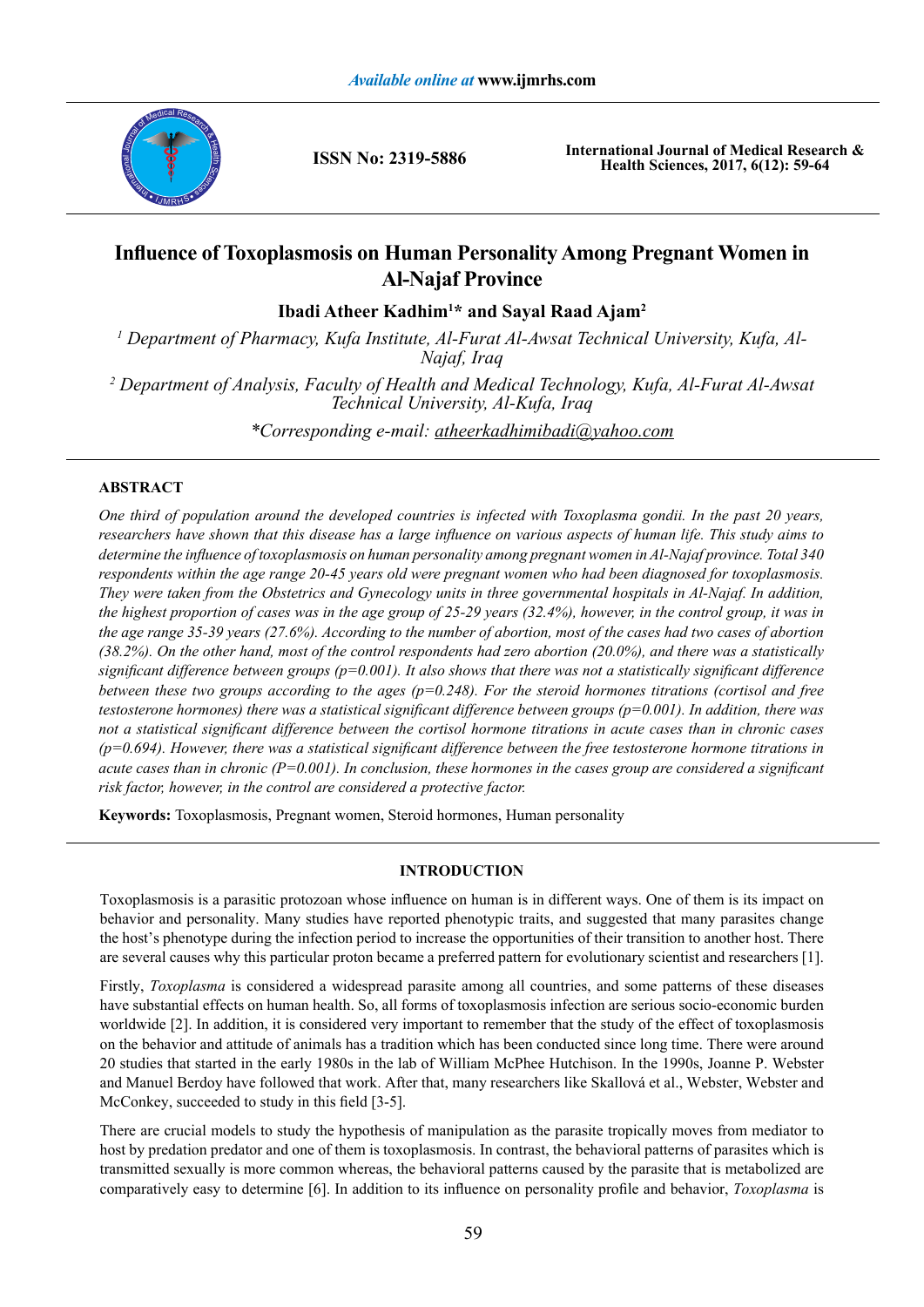known to affect other phenotypic traits in humans. For example, infected university male students (age 19-22 years) have increased concentrations of testosterone [7,8] and, from photographs, their faces are rated as more masculine and dominant by females [9]. In contrast, infected female students have decreased levels of testosterone which corresponds to decreased levels of testosterone in infected male and female mice [10].

Many studies have been done in Iraq concerning the detection of toxoplasmosis. However, the psychological effect of toxoplasmosis on pregnant women has gained little attention. Determination of psychological effects of toxoplasmosis on pregnant women is a very crucial step to take the correct step in planning to prevent its effects. This study aims to determine the influence of toxoplasmosis on human personality among pregnant women in Al-Najaf province.

### **METHODOLOGY**

#### **Study Location**

This Comparative study was conducted in Al-Najaf province which is one among the eighteen provinces in Iraq. Al-Najaf province consists of six districts, namely, Najaf, Hydaria, Munathera, Al-Abbasia, Kufa, and Al-Mishkhab. In 2006, Al-Najaf had a population of 1,042,900, which represent 3.7% of total population in Iraq [11]. The respondents in this study, were pregnant women who have been diagnosed with toxoplasmosis, were taken from the Obstetrics and Gynecology units in three Governmental hospitals in Al-Najaf (Al-Zahra Teaching Hospital, Al-Sadr Teaching Hospital, and Laboratory Health Center) [12].

### **Study Design and Sample**

The study population consists of 340 pregnant women with toxoplasmosis that fulfilled the study criteria. This number of participants was selected using simple random sampling method, then divided into two groups (case and control) groups. A case is defined as pregnant women who had been diagnosed with toxoplasmosis infection, however, the control is defined as pregnant women who had negative evidence to infect with toxoplasmosis. The case and control were taken from the Obstetrics and Gynecology units in three Governmental hospitals in Al-Najaf.

#### **Sample Size**

The p in the calculation of the sample size is taken from the previous study  $[13]$ , with confidence interval  $p=0.05$  and power of study 1.645.

#### **Inclusion and Exclusion Criteria**

**Inclusion criteria:** Cases were the pregnant women who had been diagnosed with toxoplasmosis infection (IgG +ve or IgM +ve) in the reproductive age, came for an antenatal check-up at the hospitals in Al-Najaf province. On other hand, the control was pregnant women who have negative laboratory evidence of toxoplasmosis (IgG -ve or IgM -ve) in the reproductive age, came for an antenatal check-up at the hospitals in same place.

**Exclusion criteria:** The pregnant women who had bad obstetric history and pregnant women who are not from Al-Najaf.

#### **Data Collection**

Data was collected from 340 eligible respondents, who had given their consent letter to participate in this study. Concentration of steroid hormones which included testosterone and cortisol was assessed.

#### **Data Analysis**

Statistical Package for the Social Sciences (SPSS) version 21 was used to analyze the data. Descriptive statistics, the frequencies, percentages, mean and standard deviation. Independent-sample t-test was used to compare mean at significant level (p<0.05) between groups, odds ratio and logistic regression models were used to assess the impact of variables that were significantly associated ( $p<0.05$ ) with both groups.

#### **Ethical Considerations**

This study was approved by Al-Najaf Health Directorate, Center of Training and Development of Staffs (ref: No.16818), also written consent was taken from all participants.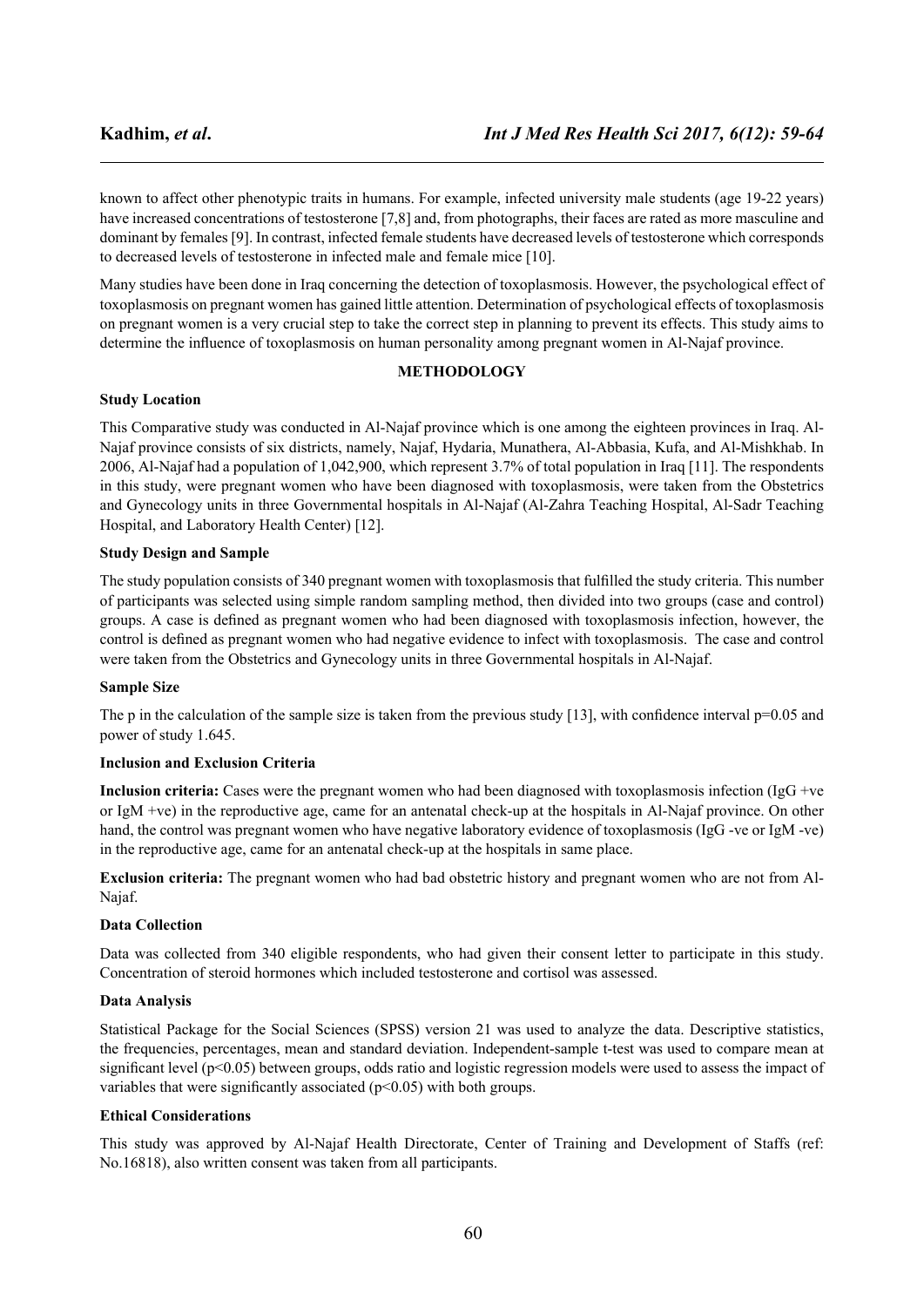#### **RESULTS**

Total 340 participants were involved in this study, 100% was the overall response rate and the statistical analysis was done based on this number. Both of group's data were normally distributed.

|                 | <b>Experiment (N=170)</b> | Control $(N=170)$ | *P-value                 |  |
|-----------------|---------------------------|-------------------|--------------------------|--|
| <b>Subjects</b> | $n$ (%)                   | $n$ (%)           |                          |  |
|                 | Age range: 20-45 years    |                   |                          |  |
| $Mean \pm SD$   | $29.1 \pm 6.0$            | $29.9 \pm 6.1$    | $\overline{\phantom{a}}$ |  |
| $20 - 24$       | 45(26.5)                  | 42(24.7)          | 0.248                    |  |
| $25-29$         | 55 (32.4)                 | 46(27.1)          |                          |  |
| $30 - 34$       | 32(18.8)                  | 30(17.6)          |                          |  |
| $35 - 39$       | 32(18.8)                  | 47(27.6)          |                          |  |
| 39-44           | 5(2.9)                    | 5(2.9)            |                          |  |
| $\leq$ 45       | 1(0.6)                    | $\theta$          |                          |  |
|                 | No. of abortions          |                   |                          |  |
| $Mean \pm SD$   | $2.2 \pm 0.9$             | $1.5 \pm 1.1$     | $\overline{\phantom{a}}$ |  |
| $\theta$        | 1(0.6)                    | 34(20.0)          | 0.001                    |  |
|                 | 40(23.5)                  | 58 (34.1)         |                          |  |
| $\overline{2}$  | 65 (38.2)                 | 48 (28.2)         |                          |  |
| 3               | 51(30.0)                  | 20(11.8)          |                          |  |
| 4               | 13(7.6)                   | 10(5.9)           |                          |  |

**Table 1 Comparing of ages and number of abortion of participants (Experiment and Control)**

\*T-test at significant 0.05; SD: Standard Deviation

As can be seen from Table 1, the age range of the participants was 20-45 years old. According to the case group, the mean of age and standard deviation was  $29.1 \pm 6.0$  years. However, the mean of age and standard deviation for the control group was  $29.9 \pm 6.1$  years. In addition, the highest proportion of participants was in the age group of 25-29 years (32.4%). However, majority of the control participants were in the age group 35-39 years (27.6%). According to the number of abortion, most of the cases group had two cases of abortion (38.2%). On the other hand, most of control participants had zero abortion (20.0%).

It also shows that there was not a statistically significant difference between these two groups according to the ages  $(t=1.157, df=338$  and  $p=0.248$ ). On the other hand, there was a statistically significant difference between these two groups according to the number of abortion ( $t=6.446$ ,  $df=338$  and  $p=0.001$ ).

|  |  |  | Table 2 Comparing immunological clinical status of respondent (Case and Control) between steroid hormones |
|--|--|--|-----------------------------------------------------------------------------------------------------------|
|  |  |  |                                                                                                           |

| <b>Immunological clinical patients</b>                                                              | Cases $(N=170)$<br>Mean $\pm$ SD | Control $(N=170)$<br>Mean $\pm$ SD | P-value*    |
|-----------------------------------------------------------------------------------------------------|----------------------------------|------------------------------------|-------------|
| Cortisol hormone $(\text{Pg/mL})$                                                                   | $14.937 \pm 2.730$               | $6.046 \pm 2.958$                  | (339) 0.001 |
| Free testosterone hormone $(\text{Pg/mL})$                                                          | $30.426 \pm 14.742$              | $7.317 \pm 6.738$                  | (339) 0.001 |
| <sup>*</sup> T-test significant at 0.05; $Pg/mL$ : Picograms per milliliter; SD: Standard Deviation |                                  |                                    |             |

This Table 2 shows that there was a statistical significant difference between the cortisol hormone titrations in cases than in control group ( $t=28.797$ ,  $df=339$  and  $p=0.001$ ). It also shows that there was a statistical significant difference between the free testosterone hormone titrations in cases than in control group ( $t=18.950$ ,  $df=339$  and  $p=0.001$ ).

**Table 3 Comparing immunological clinical status of respondent (acute and chronic) for cortisol and free testosterone hormone**

|                                                                                                  | <b>Status</b> | <b>Cases</b>               | P-value*      |  |
|--------------------------------------------------------------------------------------------------|---------------|----------------------------|---------------|--|
| <b>Immunological clinical patients</b>                                                           |               | $(N) Mean \pm SD$          |               |  |
| Cortisol hormone $(Pg/mL)$                                                                       | Acute         | $(80)$ 15.024 $\pm$ 2.989  |               |  |
|                                                                                                  | Chronic       | $(90)$ 14.859 ± 2.492      | $(168)$ 0.694 |  |
| Free testosterone hormone (Pg/mL)                                                                | Acute         | $(79)$ 41.390 $\pm$ 14.271 | (168) 0.001   |  |
|                                                                                                  | Chronic       | $(91)$ 20.908 $\pm$ 5.868  |               |  |
| <sup>*</sup> T-test significant at 0.05; Pg/mL: Picograms per milliliter; SD: Standard Deviation |               |                            |               |  |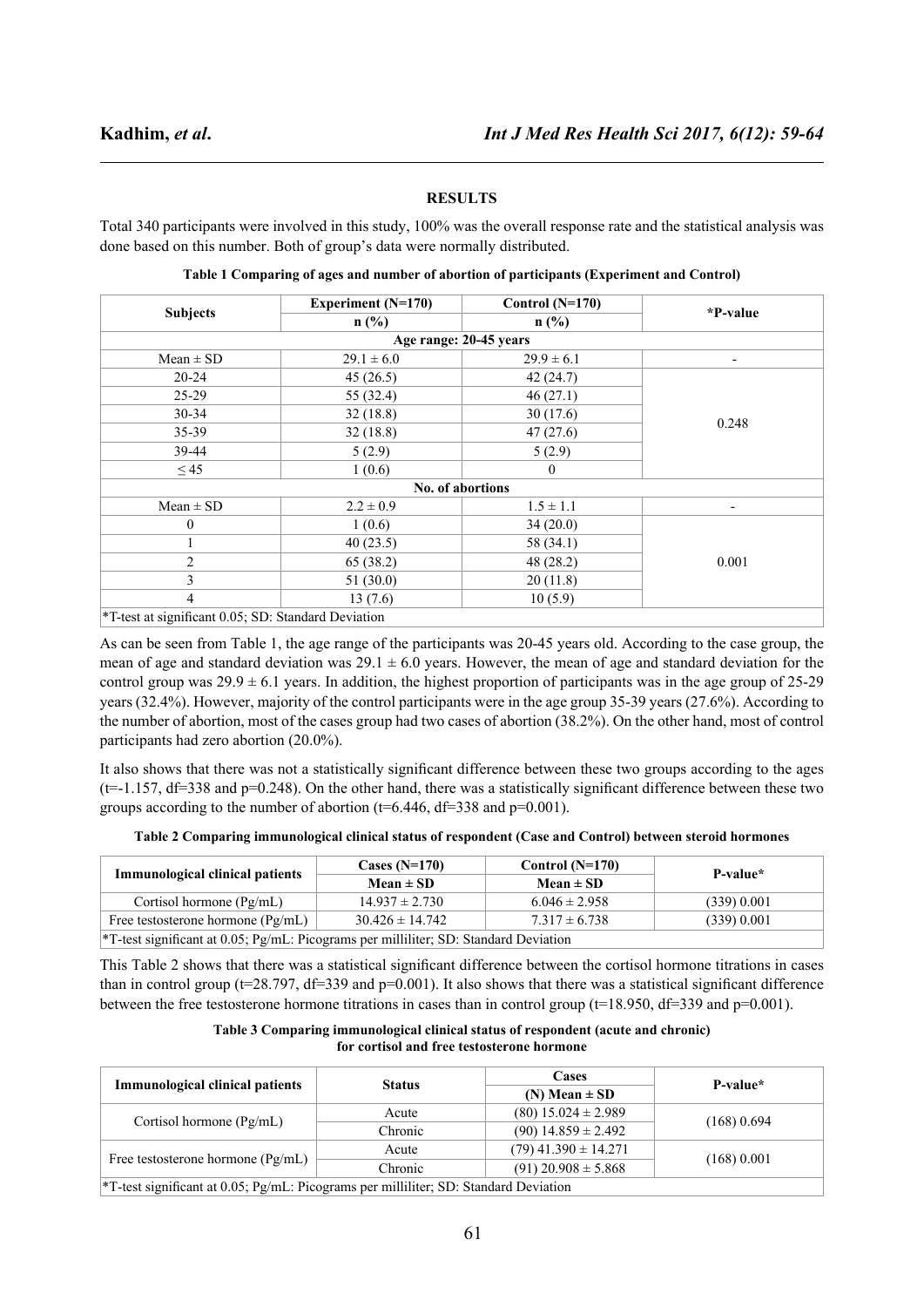The results in the Table 3 reveals that there was not a statistical significant difference between the cortisol hormone titrations in acute cases than in chronic cases ( $t=0.394$ ,  $df=168$  and  $p=0.694$ ). However, there was a statistical significant difference between the free testosterone hormone titrations in acute cases than in chronic  $(t=12.530)$ , df=168 and  $p=0.001$ ).

|                                            | Odds ratio (95% CI)              |                               |  |
|--------------------------------------------|----------------------------------|-------------------------------|--|
| <b>Steroid hormones</b>                    | Case                             | Control                       |  |
| Cortisol hormone $(Pg/mL)$                 | 1.34 $(0.75 \text{ to } 2.38)$   | $0.66(0.21 \text{ to } 2.06)$ |  |
| Free testosterone hormone $(\text{Pg/mL})$ | 14.48 $(3.71 \text{ to } 56.50)$ | $0.43$ (0.37 to 0.50)         |  |
| Pg/mL: Picograms per milliliter            |                                  |                               |  |

| Table 4 Crude odds ratios (95% confidence intervals) and logistic regression model of |
|---------------------------------------------------------------------------------------|
| steroid hormones for both groups (case and control)                                   |

Table 4 indicates that the odds ratios for both steroid hormones (cortisol and free testosterone) in the case group was more than 1. However, the odds ratio for same hormones in the control group was less than 1.

#### **DISCUSSION**

This study shows that the age range of the participants was (20≤45) years old. Mean of age and standard deviation of case group was  $29.1 \pm 6.0$  years. However, for the control group was  $29.9 \pm 6.1$  years. In addition, the highest proportion of cases was in the age group of 25-29 years (32.4%), however, in the control was in the age group 35-39 years (27.6%). According to the number of abortion, most of the cases group had two cases of abortion (38.2%). In other hand, most of control respondents had zero abortion (20.0%).

It also shows that there was not a statistically significant difference between these two groups according to the ages  $(t=1.157, df=338$  and  $p=0.248$ ). In other hand, there was a statistically significant difference between these two groups according to the number of abortion ( $t=6.446$ ,  $df=338$  and  $p=0.001$ ).

Flegr in 2007 in a study, that was carried out among students and faculty in the Department of Biology at Charles University in the Czech Republic, reported that in general, differences in personality factors were greater in subjects in older age groups [14]. This finding is compatible with our result but for control group, however, the situation in the cases is different most of them were in the age group 24-29 years. That means the result of this study is different, might be this difference related to variation between communities or related to the factors of personality between those peoples.

This study also reveals that there was a statistical significant difference between the cortisol hormone titrations in cases than in control group ( $t=28.797$ ,  $df=339$  and  $p=0.001$ ). It also shows that there was a statistical significant difference between the free testosterone hormone titrations in cases than in control group (t=18.950, df=339 and p=0.001) (Table 2). This result agreed with the result of Shirbazou et al., 2017, they found that the increased concentration of testosterone was also recently reported in *Toxoplasma*-infected men, women [15]. In other hand, recent studies performed on two independent populations did not find increased levels of testosterone in infected male soldiers and immunology clinic patients [16]. Flegr, et al., have confirmed the result of our study, they found that Toxoplasmosis is influenced on personality profile and behavior, its known to affect other phenotypic traits in humans and increased concentrations of testosterone [7,8].

In addition, this study reveals that there was not a statistical significant difference between the cortisol hormone titrations in acute cases than in chronic cases ( $t=0.394$ ,  $df=168$  and  $p=0.694$ ). However, there was a statistical significant difference between the free testosterone hormone titrations in acute cases than in chronic towered acute cases ( $t=12.530$ ,  $df=168$  and  $p=0.001$ ) (Table 3). These results were confirmed by James results, he found that the increased sex ratio of recently infected women with toxoplasmosis and decreased sex ratio of women infected for a long time, higher estrogen and testosterone levels in *Toxoplasma* infection-sensitive subjects and a reduced concentration of these hormones as consequence of long-term infection has also been suggested [16,17]. The increased sex ratio of recently infected women can also be explained by Catalano's stress hypothesis [18].

Finally, the result of this study revealed that the odds ratios for both steroid hormones (cortisol and free testosterone) in the cases group was more than 1. However, the odds ratio for same hormones in the control group was less than 1. That means these hormones in the cases group are considered a significant risk factor, however, in the control are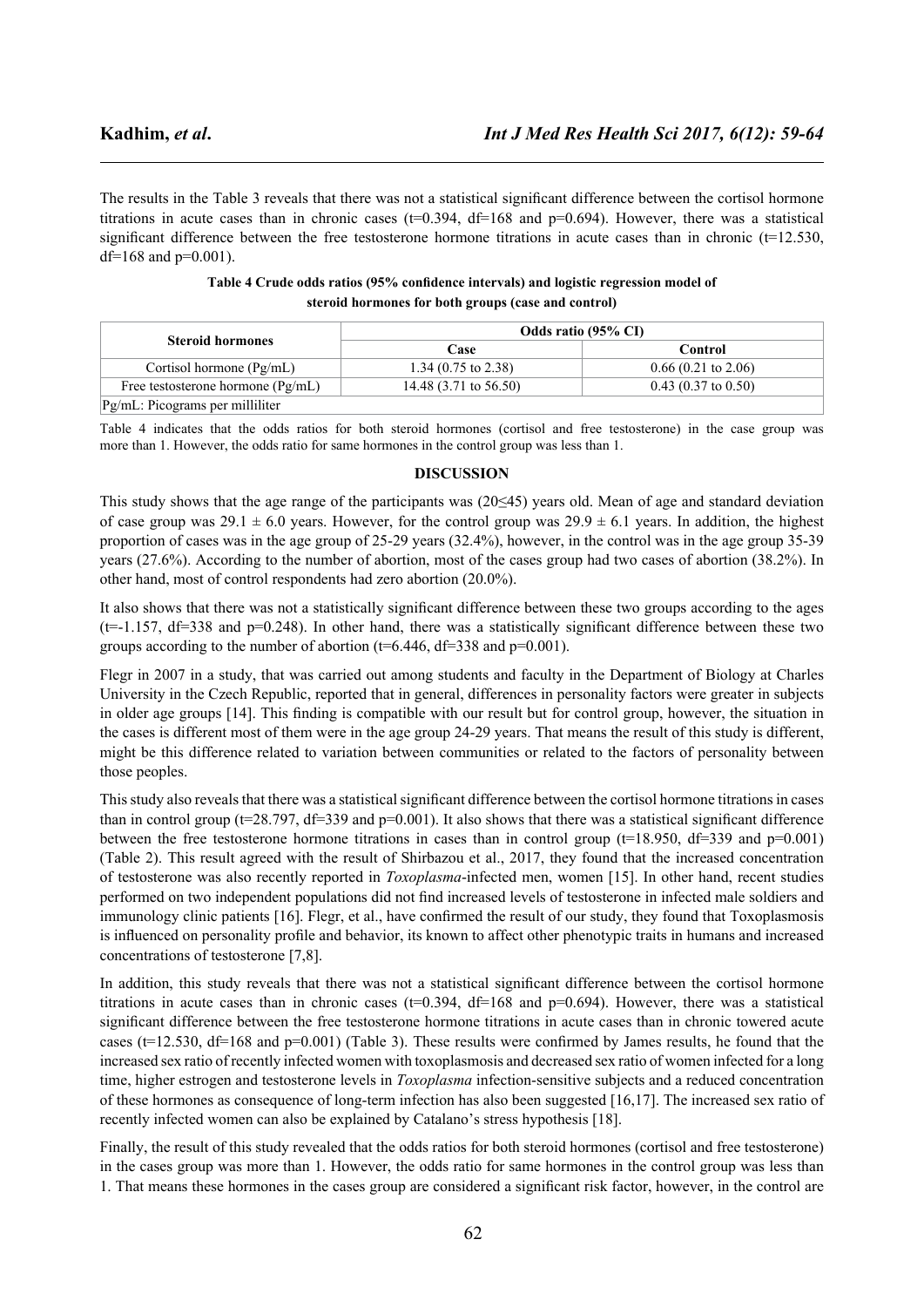considered a protective factor. This result is related to infect the pregnant women with toxoplasmosis and its effect on the personality and behavior of patients especially the pregnant women.

### **CONCLUSION AND RECOMMENDATIONS**

In conclusion, it can be stated that there was a statistical significant difference between the steroid hormones titrations (cortisol and free testosterone hormones) in cases than in the control group. In addition, there was not a statistical significant difference between the cortisol hormone titrations in acute cases than in chronic cases. However, there was a statistical significant difference between the free testosterone hormone titrations in acute cases than in chronic. Finally, these hormones in the cases group are considered a significant risk factor, however, in the control are considered a protective factor. These results contributed to correlate toxoplasmosis infected pregnant women and the effect of infection on the personality and behavior of pregnant women.

#### **DECLARATIONS**

#### **Acknowledgement**

We would like to thank all the participants involved in this study to achieve the objective of this study. Also, we would like to thank Al-Najaf Health Directorate, Center of Training and Development of Staffs to give us the permission to do this work.

#### **Funding**

The author(s) received no financial support for the research, authorship, and/or publication of this article.

#### **REFERENCES**

- [1] Torgerson, Paul R., and Calum NL Macpherson. "The socioeconomic burden of parasitic zoonoses: global trends." *Veterinary Parasitology* Vol. 182, No. 1, 2011, pp. 79-95.
- [2] Pappas, Georgios, Nikos Roussos, and Matthew E. Falagas. "Toxoplasmosis snapshots: global status of Toxoplasma gondii seroprevalence and implications for pregnancy and congenital toxoplasmosis." *International Journal for Parasitology* Vol. 39, No. 12, 2009, pp. 1385-94.
- [3] Skallová, Anna, et al. "Decreased level of novelty seeking in blood donors infected with Toxoplasma." *Neuroendocrinology Letters* Vol. 26, No. 5, 2005, pp. 480-86.
- [4] Webster, Joanne P. "The effect of Toxoplasma gondii on animal behavior: playing cat and mouse." *Schizophrenia Bulletin* Vol. 33, No. 3, 2007, pp. 752-56.
- [5] Webster, Joanne P., and Glenn A. McConkey. "Toxoplasma gondii-altered host behaviour: clues as to mechanism of action." *Folia Parasitologica* Vol. 57, No. 2, 2010, p. 95.
- [6] Parker, Geoffrey A., et al. "When should a trophically transmitted parasite manipulate its host?" *Evolution* Vol. 63, No. 2, 2009, pp. 448-58.
- [7] Flegr, J., J. Lindová, and P. Kodym. "Sex-dependent toxoplasmosis-associated differences in testosterone concentration in humans." *Parasitology* Vol. 135, No. 4, 2008, pp. 427-31.
- [8] Flegr, Jaroslav, et al. "Brief Communication: latent toxoplasmosis and salivary testosterone concentration important confounding factors in second to fourth digit ratio studies." *American Journal of Physical Anthropology* Vol. 137, No. 4, 2008, pp. 479-84.
- [9] Hodková, H., P. Kodym, and J. Flegr. "Poorer results of mice with latent toxoplasmosis in learning tests: impaired learning processes or the novelty discrimination mechanism?" *Parasitology* Vol. 134, 10, 2007, pp. 1329-37.
- [10] Kaňková, Šárka, Petr Kodym, and Jaroslav Flegr. "Direct evidence of Toxoplasma-induced changes in serum testosterone in mice." *Experimental Parasitology* Vol. 128, No. 3, 2011, pp. 181-83.
- [11] Central Statistical Organization (CSO). Demographic Statistics. Ministry of Planning, Republic of Iraq. 2013. Available at http://cosit.gov.iq/en/home. Accessed 4 Apr. 2016.
- [12] Ibadi, Atheer Kadhim, and Titi Rahmawati Hamedon. "The sociodemographic characteristics of pregnant women with toxoplasmosis in Al-Qadisiyah-Iraq." *International Journal of Public Health and Clinical Sciences* Vol. 2, No. 6, 2015, pp. 59-67.